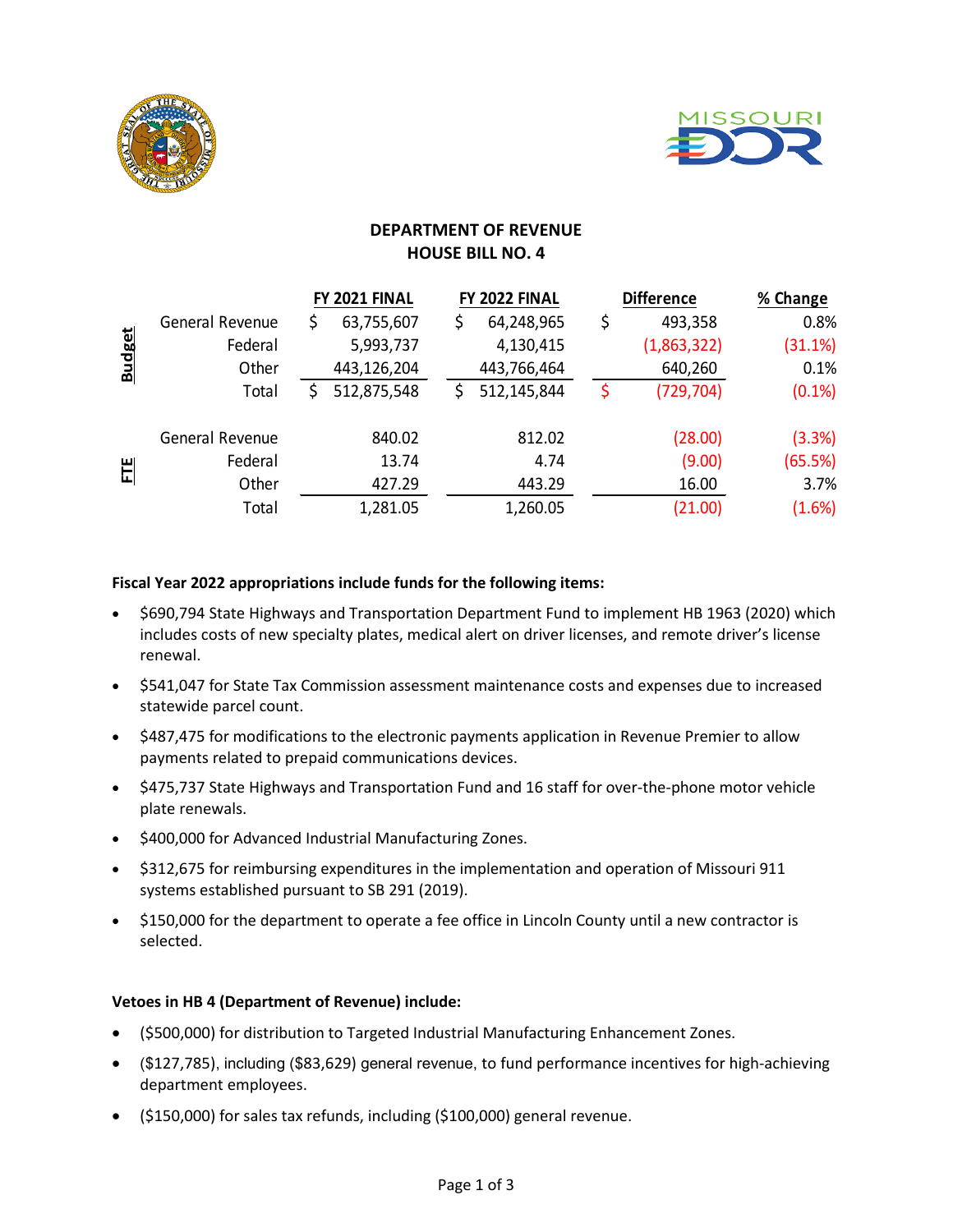## **Fiscal Year 2022 appropriations include reductions from the Fiscal Year 2021 core appropriation levels for the following items:**

- (\$1,866,175) federal funds and (nine) staff reduction from the Division of Administration for COVID-19 relief funding. These were necessary to reduce the backlog of licensing and registration transactions stemming from the closure of contract offices.
- (\$1,100,000) Lottery Enterprise Fund reduction to Lottery advertising.
- (\$888,916) and (28) staff reduction from the Fiscal Year 2021 appropriation level.
	- (\$464,877) and (16) staff from the Taxation Division. (\$381,198) and (13) staff is related to the closure of taxation assistance centers.
	- (\$164,502) and (4.95) staff from the Highway Collections Division.
	- (\$162,417) and (4.5) staff from the Legal Services Division.
	- (\$97,120) and (2.55) staff from the Administration Division.
- (\$549,735) reduction in printing, publication, subscription, and postage costs.